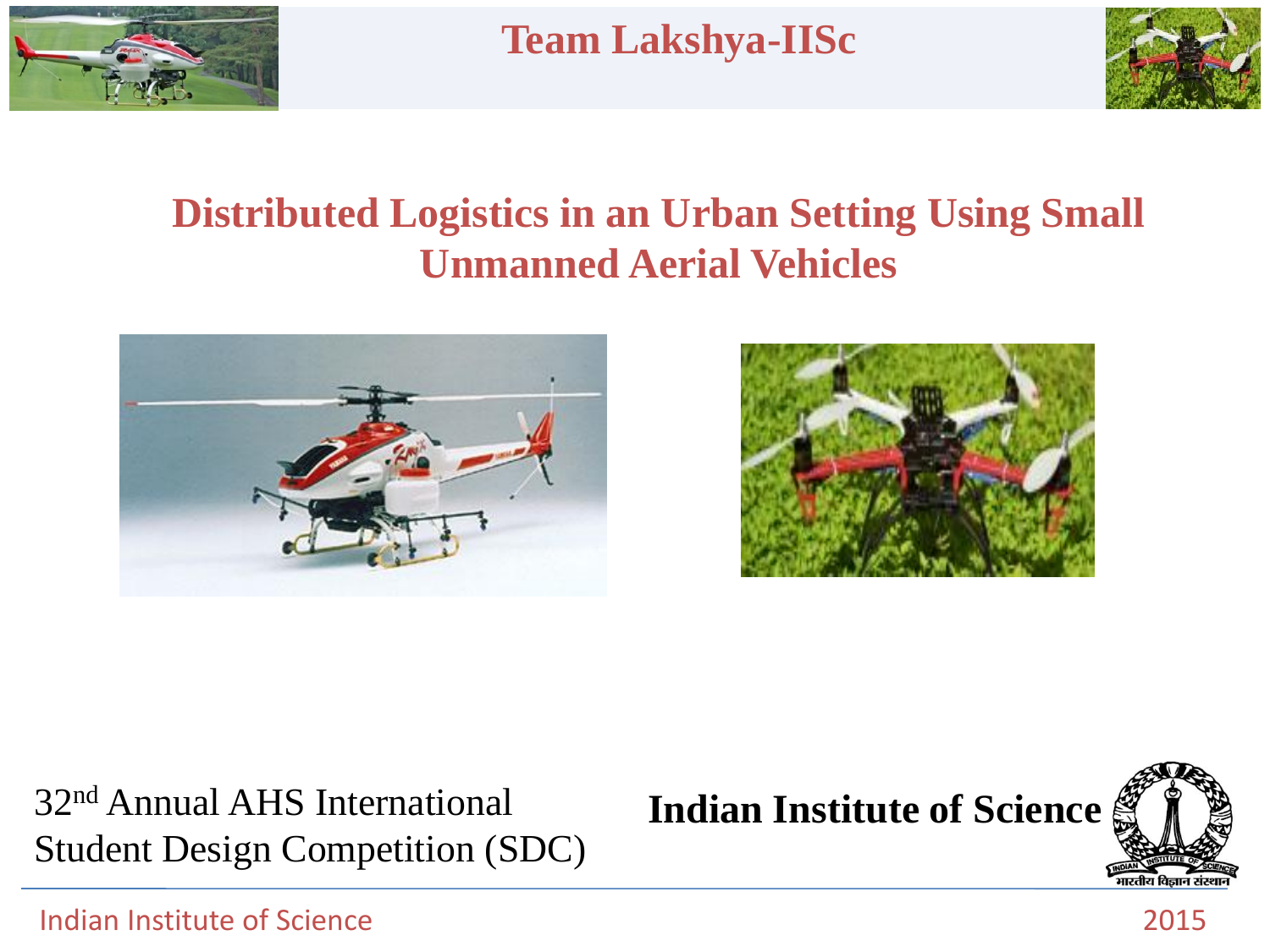



### **Proposed solution:**

- Urban area divided into 5 working zones
- Based on one Central Warehouse and four additional FSLs
- Two different RUAV configurations proposed for package delivery
- Advanced R-MAX helicopter for heavier packages and customized quadrotor for delivering lighter packages.
- Inventory-less maintenance and servicing inspired by additive manufacturing technology

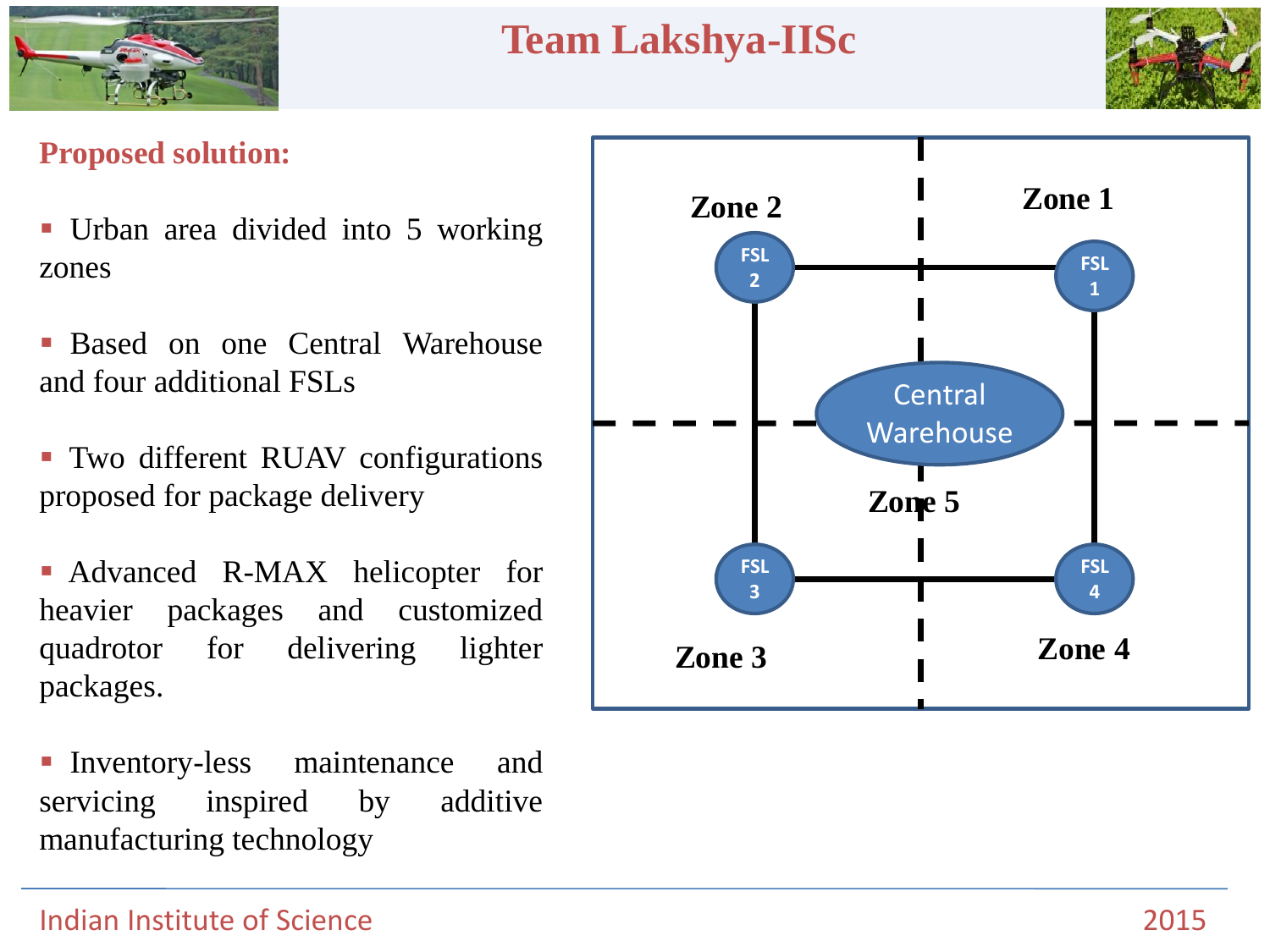





Modified RRT vertices distribution after 2000 iterations

### **Vehicle routing problem:**

- Posed as generic multiple travelling salesman problem
- A genetic algorithm based approximate solution is used to plan the vehicle routing
- **Motion** planning and obstacle avoidance methodology, based on Rapidly Exploring Random Tree, is derived

**Zone** sequence obtained using modified RRT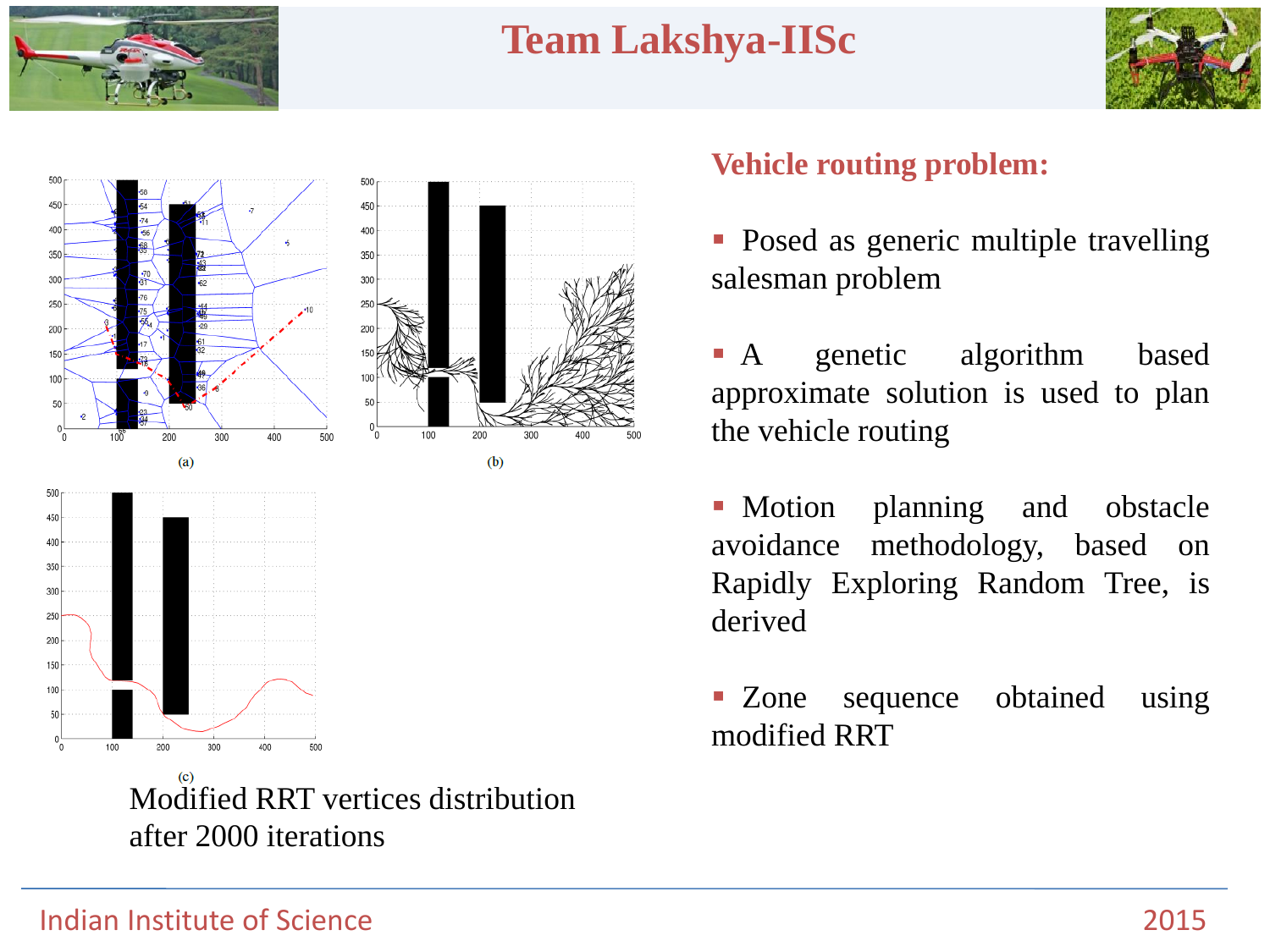



## **Obstacle avoidance and path planning simulation:**

 Quadrotor Simulations based on OpenGI platform in a typical urban setting



 $(a)$ 







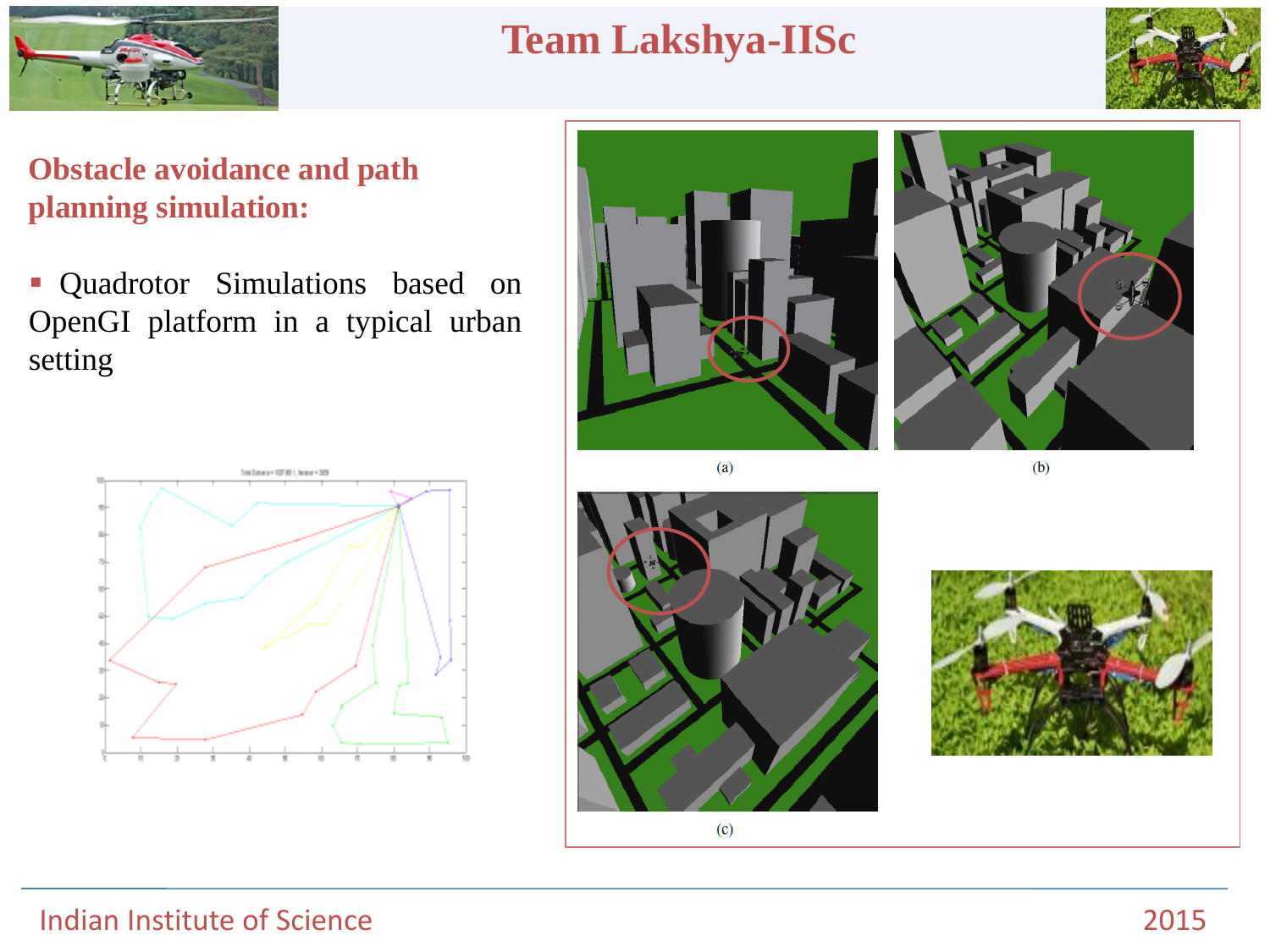



### **Optimal Design**

 Over 10000 design points are explored from the design space

• Nonlinear analytical expressions are obtained which modeled the VAM analysis within less than 2% error.

• Multi-objective evolutionary optimization algorithm based on evolution of bats is employed.





Table 4.10: Comparison between predicted response and VAM analysis for  $y_1$  using MGB4P-OA

| S.No. | $x_1$<br>Coded<br>value | $x_2$<br>Coded<br>value | $x_3$<br>Coded<br>value | $x_4$<br>Coded<br>value | $y_1$<br>RSM<br>prediction | $y_1$<br>Analysis<br>prediction | % Error |
|-------|-------------------------|-------------------------|-------------------------|-------------------------|----------------------------|---------------------------------|---------|
| 1     | $-1$                    | $-1$                    | $-1$                    | $-1$                    | 0.1917                     | 0.1928                          | 0.6     |
| 2     | $\theta$                | $\theta$                | $\Omega$                | $\Omega$                | 1.0000                     | 1.0147                          | 1.5     |
| 3     | 1                       |                         |                         |                         | 2.1285                     | 2.1296                          | 0.03    |
| 4     | 0                       | $\Omega$                | 1                       |                         | 1.3900                     | 1.3843                          | $-0.4$  |
| 5     | 1                       | 1                       | $-1$                    | $-1$                    | 0.4053                     | 0.4134                          | 2.0     |
| 6     | -1                      | -1                      | $\Omega$                | 0                       | 0.5297                     | 0.5239                          | $-1.1$  |
| 7     | $-1$                    | 1                       | $\Omega$                |                         | 0.8649                     | 0.8640                          | $-0.1$  |
| 8     | $\Omega$                | $-1$                    | 1                       | -1                      | 1.0363                     | 1.0378                          | 0.1     |
| 9     | 1                       | $\Omega$                | $-1$                    | $\Omega$                | 0.3870                     | 0.3784                          | $-2.2$  |
| 10    | 1                       | $\theta$                | $\Omega$                | -1                      | 1.2612                     | 1.2585                          | $-0.2$  |
| 11    | $-1$                    | 1                       | 1                       | $\Omega$                | 1.1867                     | 1.1895                          | 0.2     |
| 12    | $\Omega$                | -1                      | -1                      |                         | 0.2840                     | 0.2846                          | 0.2     |
| 13    | 1                       | -1                      | 1                       | $\Omega$                | 1.3495                     | 1.3487                          | $-0.1$  |
| 14    | -1                      | $\Omega$                | -1                      | 1                       | 0.2143                     | 0.2158                          | 0.7     |
| 15    | 0                       | 1                       | $\Omega$                | -1                      | 1.2018                     | 1.1933                          | $-0.7$  |
| 16    | 0                       |                         | -1                      | 0                       | 0.3250                     | 0.3223                          | $-0.8$  |
| 17    | 1                       | -1                      | $\Omega$                |                         | 1.0021                     | 1.0050                          | 0.3     |
| 18    | -1                      | 0                       |                         | -1                      | 0.9501                     | 0.9508                          | 0.1     |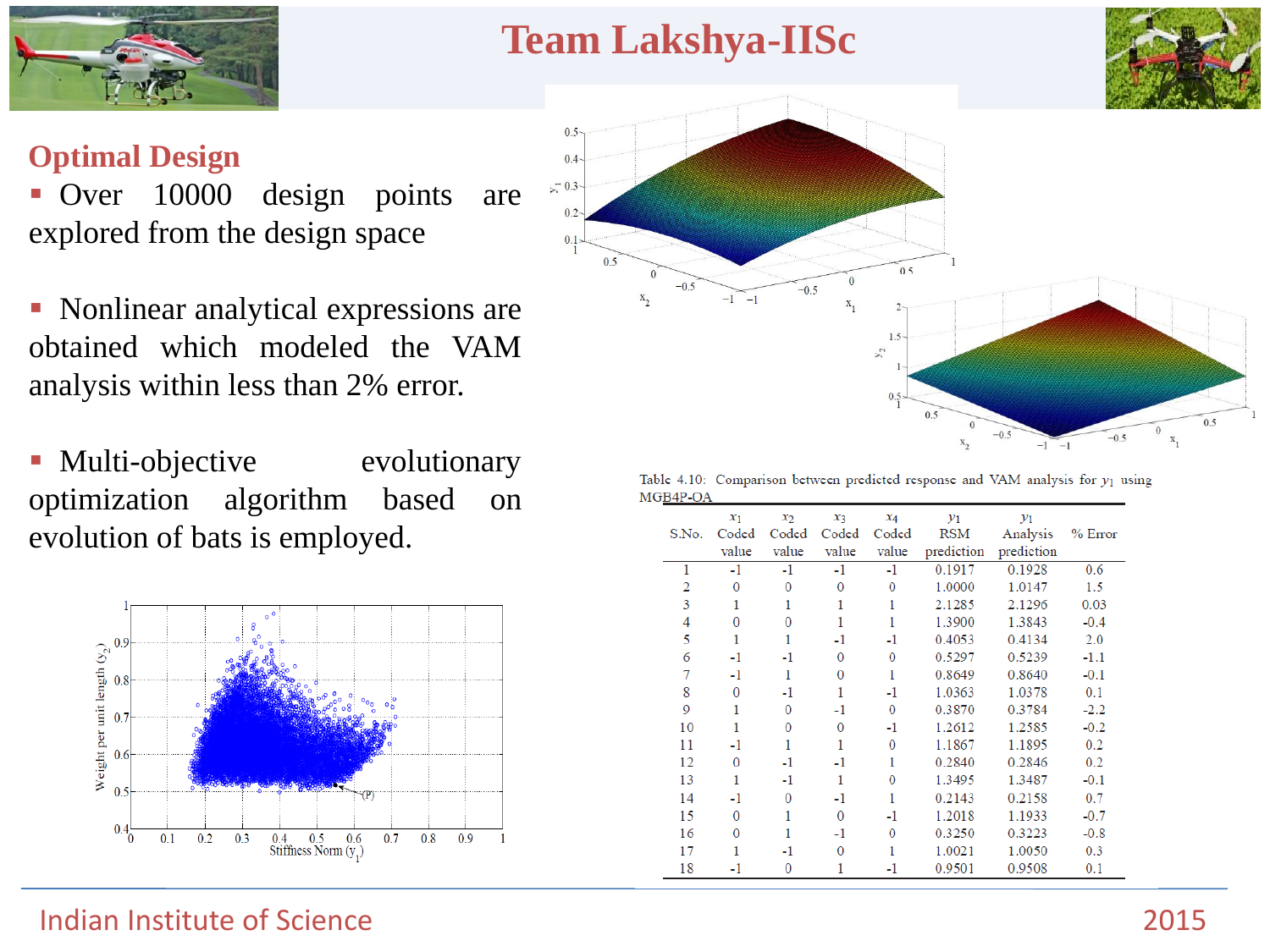



### **Advanced main rotor blade design:**

- Advanced R-MAX main rotor design obtained using Taguchi method
- Design variables: main rotor blade length, plan-form, pre-twist and rotor speed
- Taguchi orthogonal arrays used to ensure robust design against variations in design parameters
- Robust design demonstrates 10% improved hover efficiency
- Efficient design methodology for initial sizing of main rotor

| <b>Advanced R-MAX</b><br><b>Helicopter</b> | <b>Particulars</b> |  |  |
|--------------------------------------------|--------------------|--|--|
| Main rotor<br>diameter                     | 3.5 <sub>m</sub>   |  |  |
| Root chord length                          | 0.16 <sub>m</sub>  |  |  |
| Tip chord length                           | $0.12 \; m$        |  |  |
| Rotor speed                                | 760 rpm            |  |  |
| <b>Blade pre-twist</b>                     | 10 degrees         |  |  |
| Max speed                                  | 41 kmph            |  |  |
| Endurance                                  | 60 minutes         |  |  |
| Cruise speed                               | 22 kmph            |  |  |
| <b>Empty weight</b>                        | 64 kg              |  |  |
| Payload                                    | 30 kg              |  |  |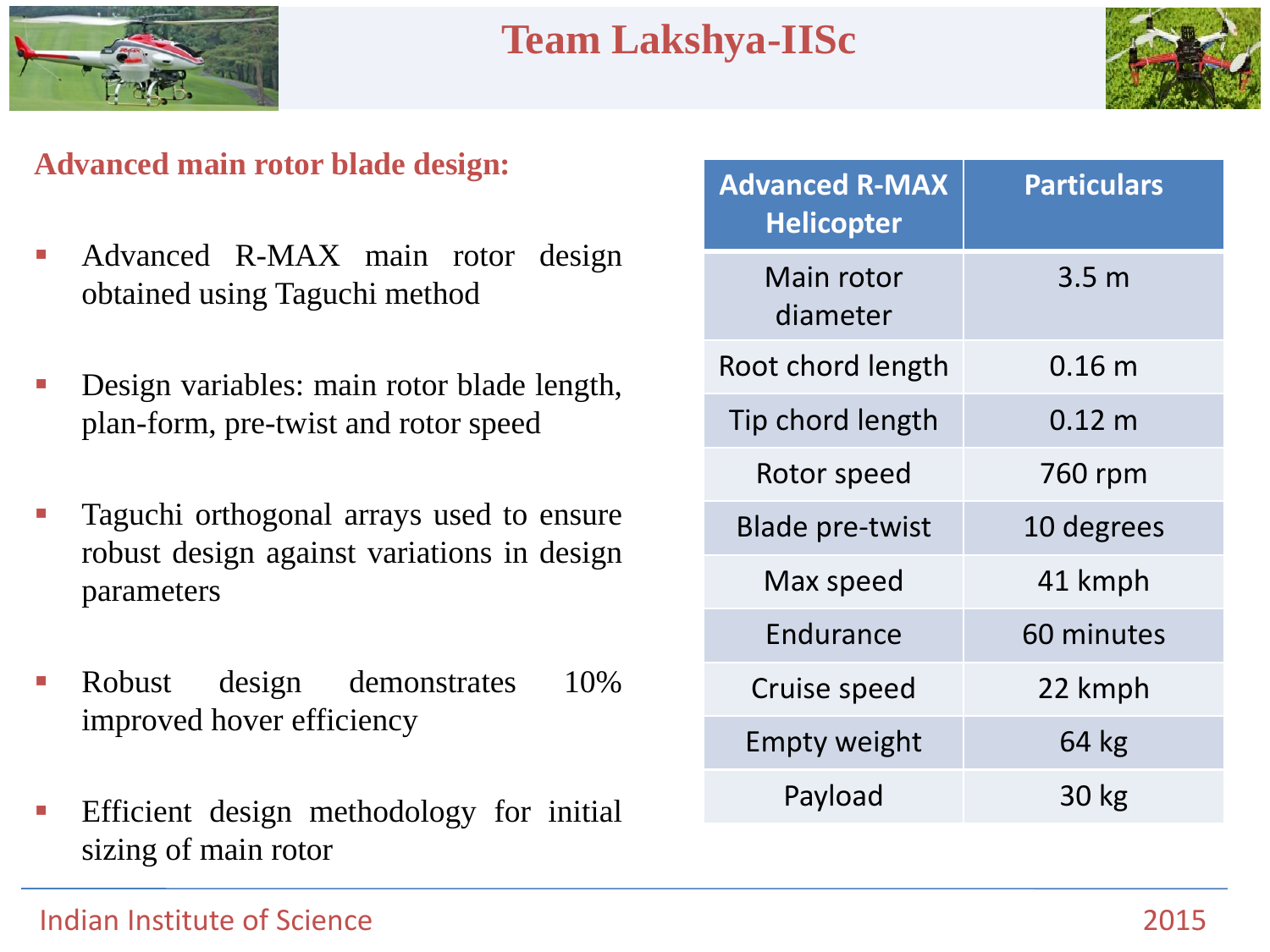